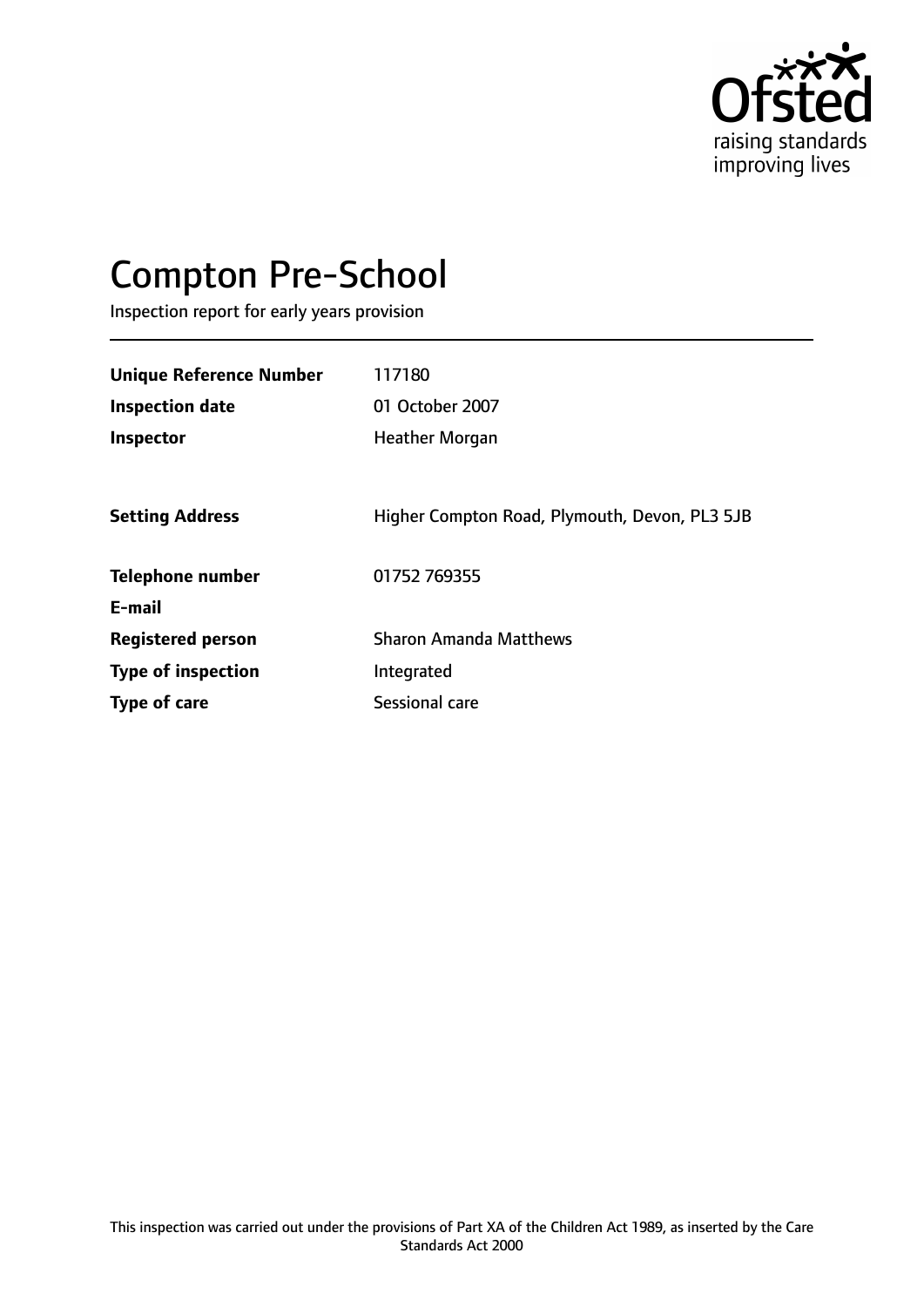#### **ABOUT THIS INSPECTION**

The purpose of this inspection is to assure government, parents and the public of the quality of childcare and, if applicable, of nursery education. The inspection was carried out under Part XA Children Act 1989 asintroduced by the Care Standards Act 2000 and, where nursery education is provided, under Schedule 26 of the School Standards and Framework Act 1998.

This report details the main strengths and any areas for improvement identified during the inspection. The judgements included in the report are made in relation to the outcomes for children set out in the Children Act 2004; the National Standards for under 8s day care and childminding; and, where nursery education is provided, the *Curriculum guidance for the foundation stage.*

The report includes information on any complaints about the childcare provision which Ofsted has received since the last inspection or registration or 1 April 2004 whichever is the later.

#### **The key inspection judgements and what they mean**

*Outstanding: this aspect of the provision is of exceptionally high quality Good: this aspect of the provision is strong Satisfactory: this aspect of the provision is sound Inadequate: this aspect of the provision is not good enough*

For more information about early years inspections, please see the booklet *Are you ready for your inspection?* which is available from Ofsted's website: *www.ofsted.gov.uk.*

# **THE QUALITY AND STANDARDS OF THE CARE AND NURSERY EDUCATION**

On the basis of the evidence collected on this inspection:

The quality and standards of the care are good. The registered person meets the National Standards for under 8s day care and childminding.

The quality and standards of the nursery education are good.

#### **WHAT SORT OF SETTING IS IT?**

Compton Pre-school is located in a mobile classroom in the grounds of Higher Compton Church of England Primary School. It was registered in 1997 and is privately owned. The pre-school is a member of the Pre-school Learning Alliance. It is situated in the urban area of Higher Compton, which is close to the city centre of Plymouth.

A maximum of 20 children may attend the pre-school at any one time. There are currently 48 children aged between three and five years old on roll, 47 of whom are in receipt of funded nursery education. The pre-school currently supports a number of children with learning difficulties and/or disabilities, and also children who speak English as an additional language.

The pre-school operates during term time only. There are a range of sessions that children can attend. Some sessions are specifically for the older or the younger children, whilst some are mixed. Children attend Monday to Friday mornings from 09:00 to 11:30 and afternoon sessions run from 12:00 to 15:15 on Mondays and from 12:45 to 15:15 on Tuesdays to Thursdays. Monday afternoons are for children who are four years old. The majority of the children transfer from the pre-school to the primary school.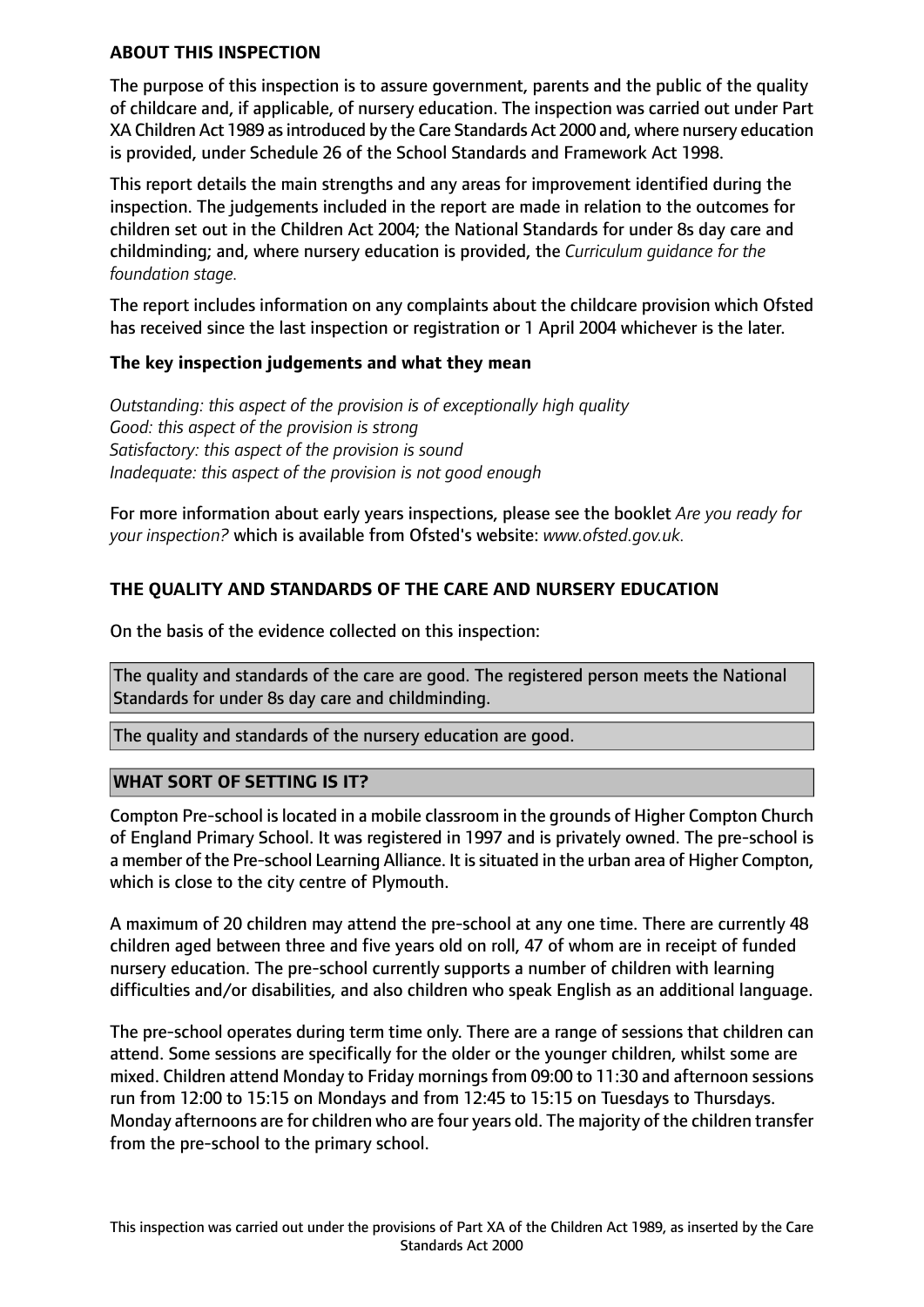There are seven members of staff working with the children, all of whom hold a relevant qualification. The pre-school receives support from the Local Authority.

# **THE EFFECTIVENESS OF THE PROVISION**

## **Helping children to be healthy**

The provision is satisfactory.

Children are developing healthy eating habits as they choose from nutritious snack items during the session. They have a drink of milk or water with their snack and older children are able to help themselves to additional drinks to ensure they are well hydrated throughout the session. Children regularly play outdoors in the fresh air and carefully planned activities support them in developing their physical skills. For example, they exercise and move to music indoors and learn to climb, balance and ride wheeled toys outdoors.

Children are cared for appropriately in the event of an accident as staff keep their first aid qualifications up to date. There is a well-stocked, easily accessible first aid kit and staff keep a clear record of any accidents. Children's continuity of care is adequately supported as these records are shared with parents. However, not all parents have been asked to give permission for staff to seek medical advice or treatment in the event of an emergency.

Children are learning the importance of good hygiene as they are aware of the need to wash their hands before eating or after using the toilet in order to remove germs. They use liquid soap, but do not always have access to clean, warm water and, although paper towels are available, they often choose to dry their hands on a shared fabric towel. This compromises their ability to reduce the risk of cross infection.

# **Protecting children from harm or neglect and helping them stay safe**

The provision is good.

Children are safe and secure in the pre-school environment. The door is kept locked when they are present to ensure that they cannot leave the building unsupervised and that the premises cannot be accessed by unauthorised persons. Staff assess potential hazards within the pre-school and take steps to minimise risks to children. For example, they protect electric sockets with safety covers and ensure that cleaning materials are inaccessible to children. The room is carefully set up each day to ensure that available space is organised effectively and that children can safely access the activities. Children can access many of the well maintained resources independently.

Children are learning to keep themselves safe as they regularly practise fire drills to ensure they can evacuate the building quickly in the event of an emergency. They handle equipment, such as scissors with increasing skill and control and sometimes remind each other of safety issues such as not putting bricks in their mouths.

Children's welfare is given good priority as staff have a clear understanding of child protection issues. They are aware of their roles and responsibilities and implement effective procedures to safeguard children.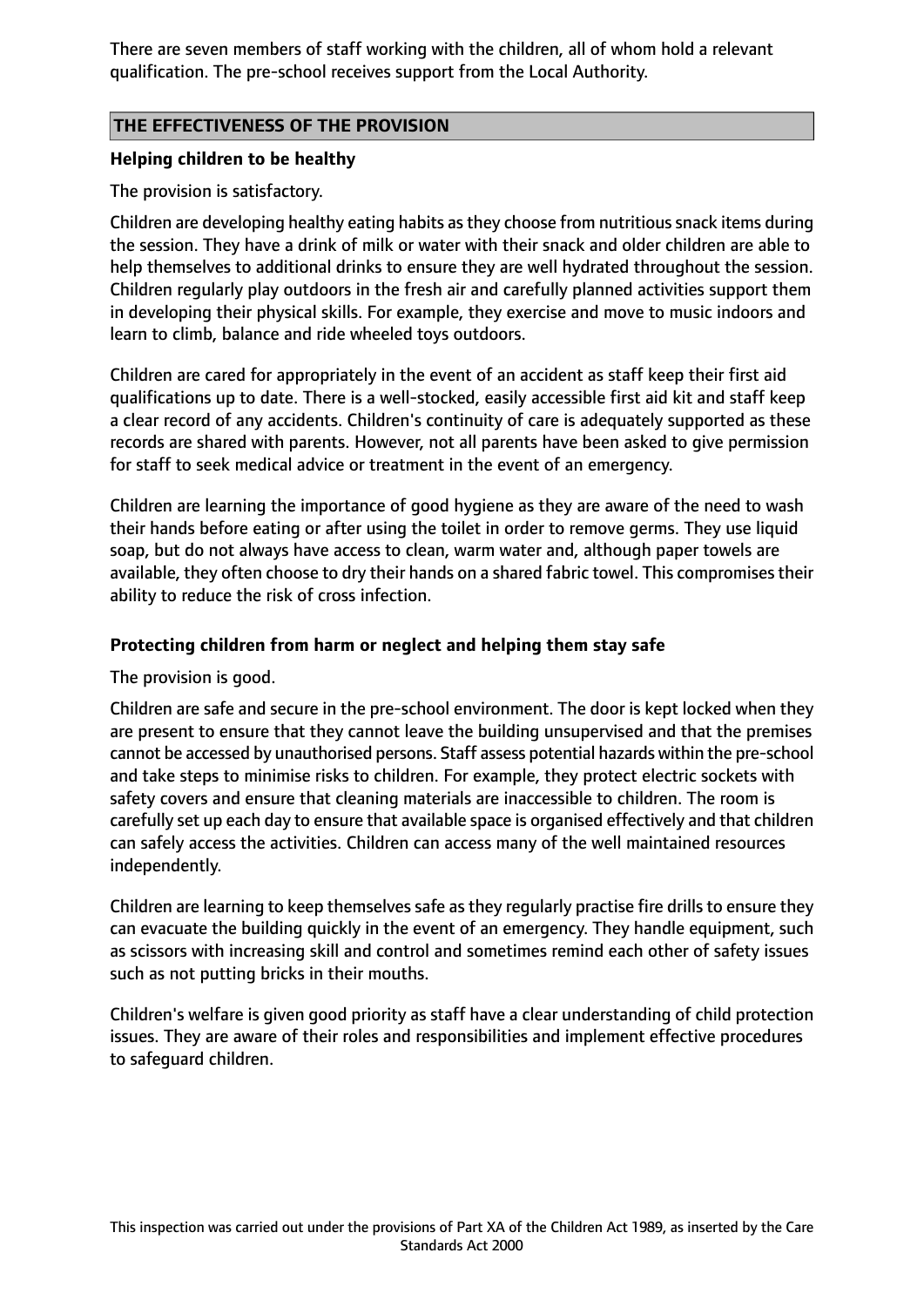# **Helping children achieve well and enjoy what they do**

The provision is good.

Children are happy and settle quickly into the pre-school setting. They enjoy participating in the range of activities offered and are able to initiate play opportunities for themselves. They quickly become familiar with daily routines that help develop their social skills, as they make friends and engage in group activities.

## Nursery Education

The quality of teaching and learning is good. Children have an eager disposition towardslearning and enthusiastically participate in the wide range of activities available. They have good opportunities to choose freely from the carefully selected and attractively presented resources, and also demonstrate a genuine interest in the focused adult-led activities. Even the youngest children are able to concentrate well and persevere with their chosen tasks in the well-structured sessions that are sensitively adapted to meet their changing needs.

Children are making good progress in all six areas of learning as the staff have a secure knowledge and understanding of the Foundation Stage curriculum. This enables them to plan interesting and challenging activities with clear learning objectives. Children also benefit from the staff's skilled interaction with spontaneous play opportunities as the staff support learning by asking open-ended questions or encouraging children to practise and develops skills such as counting and calculating when role-playing in a shop. Staff know the children well as they regularly observe them at play and make useful observations of their achievements. This enables them to compile records of their progress and plan their next steps for learning. However, some of the documentation used lacks sufficient detail to give a clear picture of progress along many of the early stepping stones, particularly for the younger or less able children.

Children are confident and sociable in their everyday play. They enjoy lively conversations with each other, the staff and visitors. They are able to use language well to organise their play and thinking, for example when developing complex role play. They become increasingly confident in their counting skills as they regularly practise this during familiar routines such as registration. Older children are able to carry out simple calculations and all children have many opportunities to practise sorting, matching and comparing different resources. Children enjoy exploring different aspects of the natural world and also developing technological skills as they access the computer. They engage in imaginative role play and also express themselves through art and music.

### **Helping children make a positive contribution**

The provision is good.

Children are welcomed into the pre-school and supported well during their settling in period. They quickly develop friendships with one another and are proud to take on special roles such as helping to collect name cards after registration or snack time. They quickly become familiar with the regular daily routines that help them to settle and take an active role in the pre-school community. Children's spiritual, moral, social and cultural development is fostered. Staff work closely with parents to ensure they are familiar with each child's individual needs and use this information effectively to support the transition to pre-school. Children learn about diversity as they celebrate each others traditional festivals and taste foods from different cultures and countries around the world.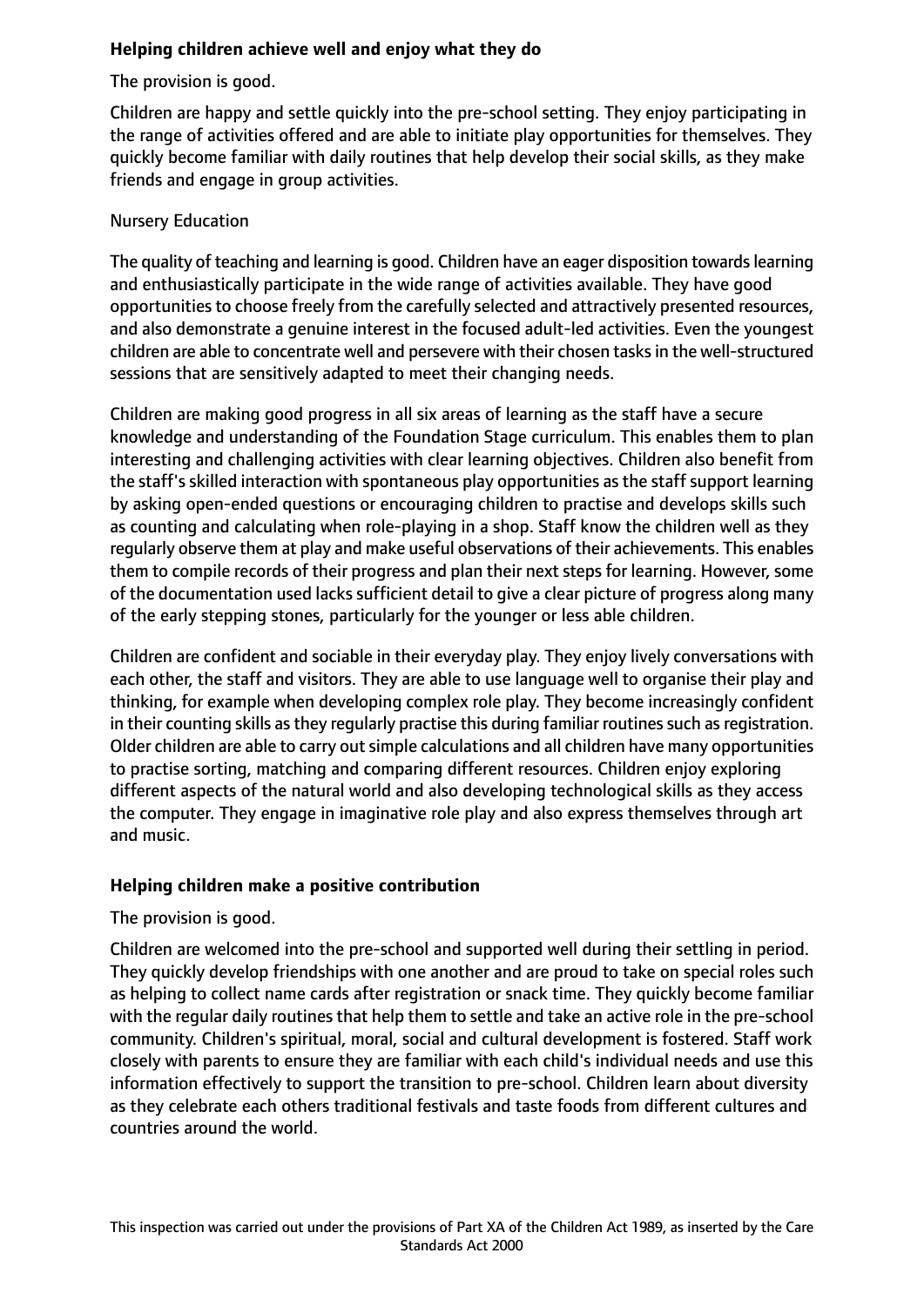Children with special needs are supported well. Staff work closely with parents and other professionals to identify strategies for supporting all children. Activities and daily routines are adapted effectively to ensure all children can participate and make steady progress in their learning and development.

Children's behaviour is very good. They are familiar with the routine of the session and co-operate cheerfully with tasks such as tidying up. They respond well to the praise and encouragement that staff offer to reward their good behaviour. Sometimes they remind each other of the rules of acceptable behaviour, for example, commenting that they should not snatch.

Children's continuity of care is supported well as staff develop good relationships with parents, who are happy with the care their children receive. The partnership with parents in respect of nursery education is good. Parents provide staff with detailed information about their children's achievements when they begin at pre-school and have opportunities to get involved in their learning by, for example, participating in the shared book scheme. The pre-school prospectus provides them with an overview of the curriculum their children are following and regular newsletters update them about the topics covered each term. Parents are aware that staff keep records of their children's progress, although they do not often look at or contribute to them.

# **Organisation**

The organisation is satisfactory.

The setting meets the needs of the range of children for whom it provides. Children are cared for by a qualified team of staff who work well together. Sessions are organised and adapted to meet the needs of the group of children attending. Staff generally make good use of the premises to provide a secure environment where children can play safely and access activities that promote their progress and development. However, hand washing facilities and routines are not sufficiently robust to protect children from the risk of cross infection. All regulatory documentation is in place, although some policies and procedures have not been promptly updated to fully reflect regulatory requirements.

Leadership and management of nursery education is good. The proprietor works closely with the whole staff team to monitor delivery of the curriculum and a successful system of planning has been introduced to ensure that children access all six areas of learning. There is a strong commitment to improvement; plans are evaluated regularly, staff meet to discuss children's progress and each member of staff attends regular training to support their own professional development and the overall performance of the pre-school.

#### **Improvements since the last inspection**

Following the last inspection the pre-school has revised its fire evacuation procedures and children now have regular opportunities to practise evacuating the building quickly and safely in the event of an emergency. Policies and procedures have been reviewed regularly, although they have not always been updated promptly to reflect regulatory changes. The pre-school has recently introduced a new procedure to address this and is currently in the process of reviewing and updating all their policies and procedures to ensure they reflect and underpin their good practice.

The pre-school has also implemented new procedures for planning delivery of the nursery education curriculum. Documentation used for planning is now more manageable and provides